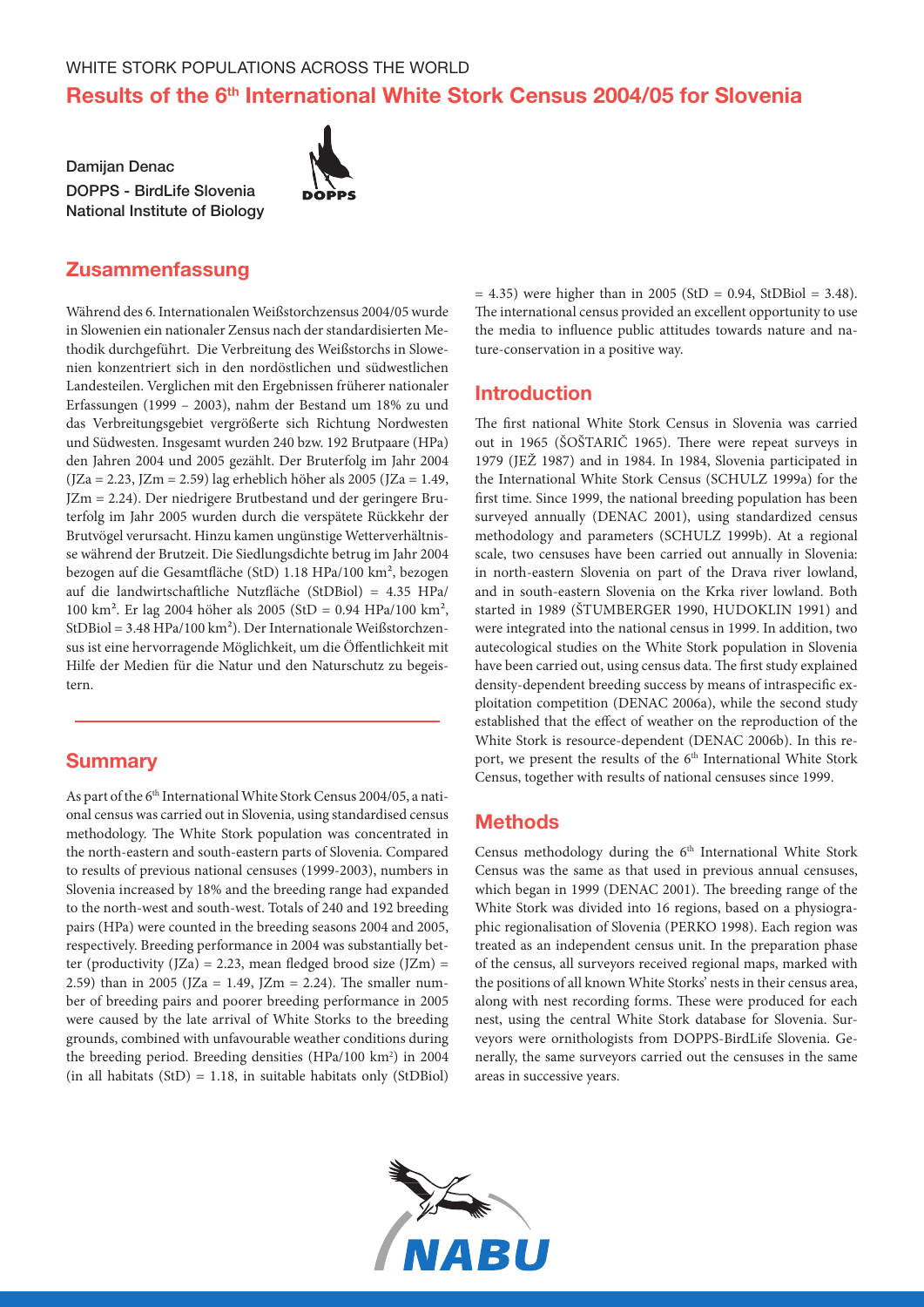Fieldwork effort was equal in all years. All known nests were visited each year. In addition, areas with no known nests but holding suitable White Stork breeding habitat were regularly and thoroughly searched for new nests. Cars were used for transport, and binoculars to observe breeding parameters. Fieldwork was carried out between 20<sup>th</sup> June and 15<sup>th</sup> July in all years, and in 2004/2005 specifically between 28<sup>th</sup> June and 3<sup>rd</sup> July, and between  $2<sup>nd</sup>$  July and  $15<sup>th</sup>$  July. At each nest, the following breeding parameters were registered: occupancy of the nest (HPa, HPx, HB2, HB1, HO), number of fledged chicks (chicks in the nest during the census were considered as fledged) and the type of nest site. For new nests, the location of the nearest feature, or a GPS fix was recorded. In addition, data on the number of eggs, and the numbers of hatched chicks, ejected chicks and other comments were recorded. Ground and vegetation under the nests were checked for dead chicks. Breeding parameters were obtained by direct observations. These methods were supplemented by interviews carried out by surveyors with local people, to obtain additional data. In addition, in 2004 and 2005, the general public was informed about the International Census, along with a request in a range of media for any information about White Stork nests.

Data were entered in the central White Stork database, and processed. If not obtained with GPS, nest coordinates were derived from a database of house centroids, using the location of the nearest features recorded to nests. Population parameters were analyzed following the recommendations of SCHULZ (1999b). Single birds at nests (HB1) and pairs merely visiting nests (HB2) were combined into a single category, nests occupied by non-breeders (HB). The ratio HB1:HB2 was approximately 1:1 in all years. In calculating productivity (JZa), we excluded pairs with unknown breeding success: JZa = JZG/(HPa – HPx) (MARTÍ 1999), although the number of pairs with unknown breeding success was relatively low. We calculated standard deviations for productivity (JZa) and mean fledged brood size (JZm). We used the surface area of Slovenia (20,370 km<sup>2</sup>) to calculate population density (StD), while the extent of potential foraging habitats  $(5,517 \text{ km}^2)$  was used to calculate the biological population density (StDBiol). We selected the following categories from the land use map of Slovenia (MINISTRY OF AGRICULTURE, FORESTRY AND FOOD 2005) as potential feeding habitats: fields and gardens; temporary meadows; permanent meadows and pastures; and wet meadows. Selection of these categories was based on our own observations and current knowledge about the characteristics of White Storks feeding habitats (SACKL 1987, ALONSO *et al*. 1991, PINOWSKI *et al*. 1986, DZIEWIATY 1992, OŻGO & BOGUCKI 1999, MO-RITZI *et al.* 2001). Population densities (StD and StDBiol) were calculated as the number of pairs (HPa) per 100 km<sup>2</sup> area.

# **Results**

### Population size and breeding performance

The population was concentrated in the north-eastern part of Slovenia (Pannonian plains of Mura and Drava rivers and Pannonian hills – Goričko, Slovenske and Dravinjske Gorice), with considerable numbers also in the south-eastern part of the country (Pannonian plain of Krka river and Dinaric plain – Bela Krajina) (Fig. 1). Totals of 240 and 192 breeding pairs (HPa) were counted in the breeding seasons 2004 and 2005, respectively. In 2004, fewer nests occupied by non-breeders (HB = 14) were recorded

than in 2005 ( $HB = 48$ ). Both measurements of breeding density, StD and StDBiol, were higher in 2004 than in 2005 (Tab. 1). Breeding performance in 2004 was substantially higher (productivity (JZa) = 2.23  $\pm$  1.27; mean fledged brood size (JZm) = 2.59  $\pm$ 0.97) than in 2005 (productivity  $(JZa) = 1.49 \pm 1.30$ ; mean fledged brood size  $(IZm) = 2.24 \pm 0.93$  (Tab. 2).

#### Population dynamics in time and space

The Slovenian White Stork population has increased over the last 40 years. Between 1965 and 1979, numbers increased by 15% (ŠOŠTARIČ 1965, JEŽ 1987). This was followed by a decline of 18% between 1979 and 1984. From 1984 to 1999, the population increased again, by 47%. From 1999 - 2004 the population size was stable, at around 200 breeding pairs (HPa), but it increased again in 2004, when record numbers of White Storks bred in Slovenia and numbers were 18% higher than in 2003 (Fig. 2).

The increase in population size has been accompanied by an expansion of the species' breeding range. In 1965, the species was found only in one part of the Pannonian region (Pannonian plains of Mura and Drava rivers and Pannonian hills – Slovenske and Dravinjske Gorice) in north-eastern Slovenia. This area can be considered to be the "traditional" breeding range. From 1965 onwards, the breeding range expanded, firstly to the south-east to cover almost the entire Pannonian region (Pannonian plains of Mura, Drava and Krka rivers and Pannonian hills – Goričko, Slovenske and Dravinjske Gorice), as well as to the south-eastern part of the Dinaric plains (Bela Krajina); and secondly to the north-west and south-west, to incorporate the central and south-western part of the Dinaric plains (Ljubljansko barje, Pivško podolje), as well as Alpine plains in the north-western Slovenia (Alpine plains of Sava and Savinja rivers) (Fig. 3). Since 1999, new breeding pairs have colonised positions at higher altitudes (Fig. 4).

#### Nest locations

There has been a change in nest site selection over the last 40 years. The proportion of nests on chimneys and trees has decreased, while the proportion of nests on various types of power line poles has increased (Fig. 5).

#### Conservation

The White Stork is one of the species listed on Annex I of the Bird Directive used to identify two IBAs that were later classified as SPAs for this species (BOŽIČ 2003). Approximately 40-44% of the national breeding White Stork population is located within the borders of current SPAs.

Action plans are now needed to ensure that optimal feeding habitats are suitably managed and protected for the White Stork (such as the wet meadows within the most important SPA for the White Stork in Slovenia, Mura (SPA code SI5000010)). These wet meadows support White Stork colonies in Velika and Mala Polana, declared as European White Stork villages in 1999 by Euronatur. As a charismatic umbrella species, White Stork is still under-utilised as a tool to deliver the effective conservation of other endangered species and to assist sustainable regional development in specific parts of Slovenia.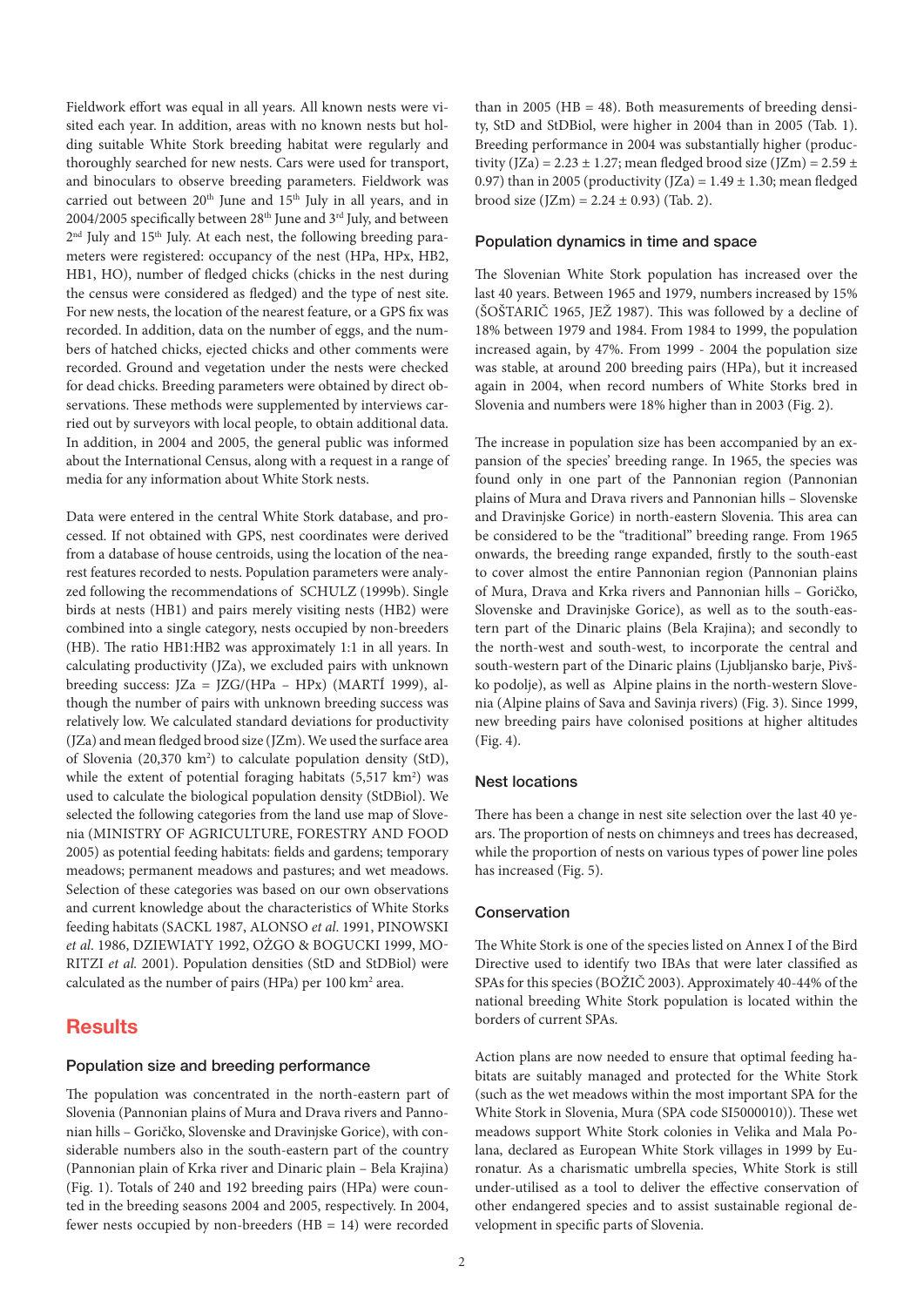Within the scope of 6<sup>th</sup> International White Stork Census, several events were organised, focusing on raising public awareness of nature-conservation, and on child and youth education. In 2004, we organised a youth ornithological research camp, which allowed 17 young ornithologists to be involved in the census. 80% of the fieldwork in 2004 was carried out during the research camp, and the results were immediately made public at a presentation that had a wide media response. In addition, we published ten separate articles in the newspapers, gave 15 radio and TV interviews, and made three public lecture presentations of the census results. There was also a special broadcast for the educational programme of the national television channel, that focused on the International White Stork Census.

### **Discussion**

The White Stork population in Slovenia has increased considerably in recent decades. Population growth from 1984 to 1999 corresponds to that found for the world population by the 5<sup>th</sup> International White Stork Census (SCHULZ 1999a), although the growth of Slovenian population was higher (47%) compared to the global trend for the period 1984 - 1994/95 (23%). Similarly, assuming that the Slovenian population in 1999 was also representative for 1994/95, population growth was higher than in neighbouring countries: Croatia, Hungary, Austria and Italy (SCHULZ 1999a).

A considerable population increase was recorded in 2004. Population growth is generally possible either by immigration or if a population's own breeding productivity outweighs mortality (TOME 2006). As we do not have any data on White Stork mortality, we cannot reliably infer which of the two population processes caused the growth. But, if we assume that the annual adult survival rate is 0.7, and that of young birds until the adulthood is 0.5 (KANYAMIBWA *et al*. 1993), then the productivity rates we observed in the population should exceed mortality, resulting in population growth. This was undoubtedly true for 2000 and 2003, when the proportion of breeding pairs raising young and the total number of fledged young were highest. However, in reality, population dynamics are very complex: survival is weather-dependent (KANYAMIBWA *et al*. 1993), and individuals constantly immigrate and emigrate to and from populations. In addition, we have evidence from ringing recoveries that individuals from France, Croatia, Germany and Switzerland recently bred in Slovenia (Šere, unpublished), which confirms that there is immigration to the Slovenian population.

In 2005, there was a marked decrease in the number of breeding pairs, but the overall population size (including non-breeders) remained approximately the same compared to 2004. In 2005, the arrival of White Storks was delayed on average for about one month. Because of these late arrivals, a significantly higher proportion of storks did not breed and instead behaved as nest visitors.

It seems probable that the White Stork traditional breeding range in north-eastern Slovenia is at carrying capacity, which could explain the expansion of the species' breeding range, including to higher altitudes. Breeding performance is poorest in the traditional breeding range, probably because foraging habitats are less favourable and breeding densities higher. In contrast, breeding performance is best in the recently occupied regions of south-eastern Slovenia, where foraging habitats are better and breeding densities lower. The typical habitat of White Storks in north-eastern Slovenia is composed of large, intensively used fields. In the more-recently occupied parts of the south-east of the country, a larger extent of food-rich meadow habitat is available. Variation in breeding performance between regions is caused by differences in available food resources. Variation in breeding performance between years can be explained by weather, specifically by the amount of rainfall in May, and temperatures in June. Breeding success increases with lower may rainfall and higher June temperatures. However, the weather effect was significant only in the traditional breeding range, which is poorer in terms of food resources. Food was generally a more important reproductive predictor than weather (DENAC 2006b).

In the traditional breeding range, where food resources were poorer, density influenced White Stork breeding success. Solitary pairs and pairs with only one neighbour within their home range most frequently reared three chicks, pairs with two neighbours reared two, but pairs with three or four neighbours generally failed to raise even a single chick. Intraspecific exploitation competition was the reason for density-dependent breeding success (Denac 2006a).

Trends in nest site selection - reductions in numbers of nests on trees and buildings accompanied by an increase in the number of nests on poles - are similar to trends found elsewhere in Europe (GUZIAK & JAKUBIEC 1999, FULÍN 1999, LOVÁSZI 1999). In Slovenia, this has mainly been caused by changes in architecture and by the demolition of traditionally built houses with the huge chimney platforms commonly used by White Storks. In addition, poles are the only suitable place for nests in the areas into which Storks have recently expanded.

### Acknowledgements

I thank volunteers for all the field work they have done in the past years. Surveyors and others who contributed data in 2004 and 2005 were: Dominik Bombek, Luka Božič, Franc Bračko, Andrej Hudoklin, Leon Kebe, Matjaž Kerček, Boris Kočevar, Branko Koren, Cvetka Marhold, Janez Maroša, Tomaž Mihelič, Matjaž Premzl, Aleksander Pritekelj, Jakob Smole, Željko Šalamun, Borut Štumberger, Aleš Tomažič and Simon Vugrinec. In 2004 the majority of the census was carried out within the scope of DOPPS - BirdLife Slovenia's ornithological research camp »Ptuj 2004« for young ornithologists. Young ornithologists who participated in the census were: Tilen Basle, Nastia Čremožnik, Jurij Hanžel, Simon Komar, Ivan Kljun, Klavdija Lovrenko, Maja Marčič, Liza Mraz, Rok Rozman, Mirko Silan, Klarisa Sipoš, Maja Slak, Tom Strojnik, Jan Vodovnik, David Vujinovič and Barbara Zakšek.

Some of the census costs in 2004/05 were covered by the Slovenian Ministry of the Environment and Spatial Planning within the National Monitoring Scheme. Census activities were supported by Mobitel - general sponsor of DOPPS - BirdLife Slovenia since 1995.

### **References**

ALONSO, J. C., ALONSO, J. A. & CARRASCAL, L. M. (1991). Habitat selection by foraging White Storks, *Ciconia ciconia*, during the breeding period. Canadian Journal of Zoology, 69, 1957-1962.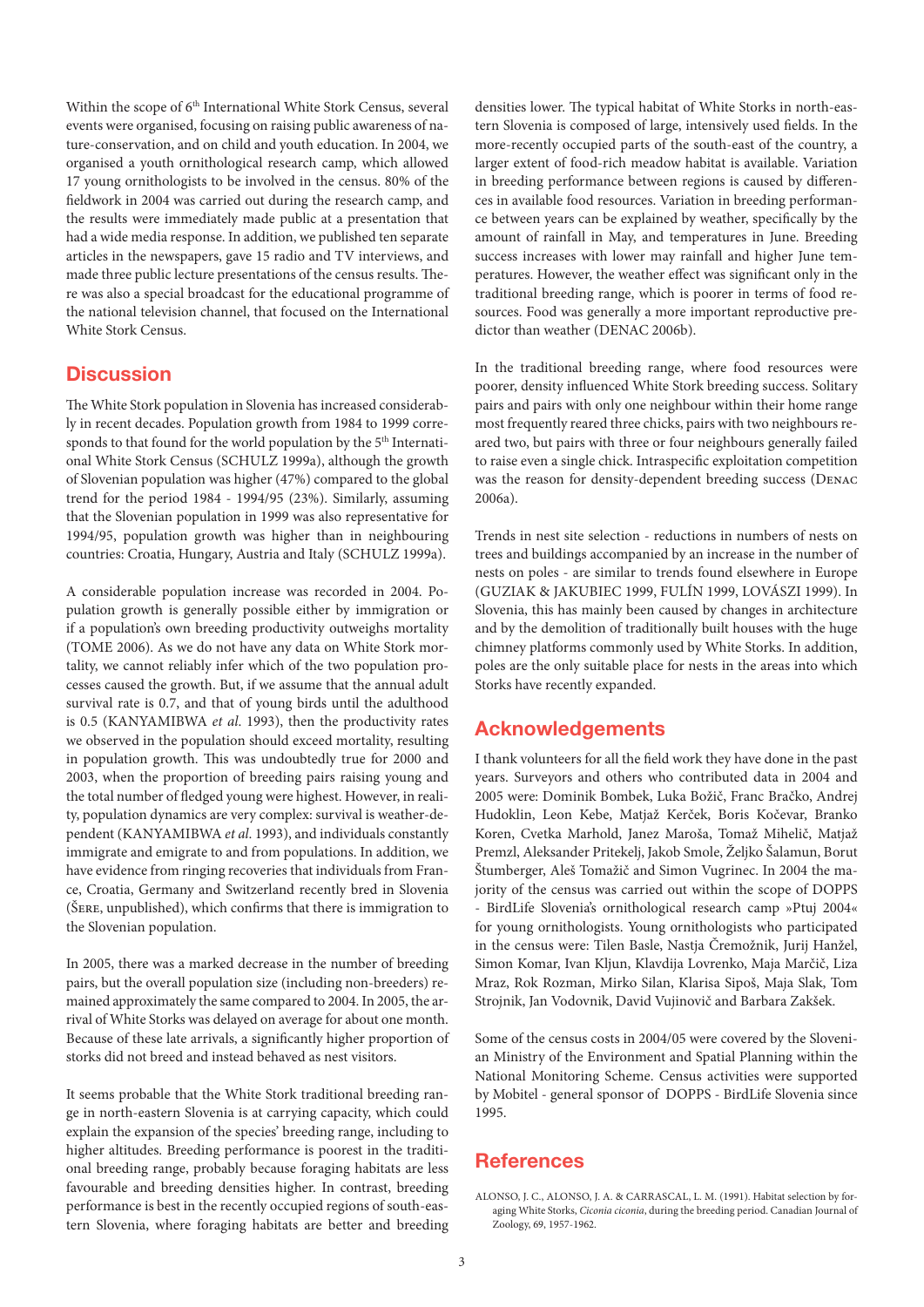- BOŽIČ, L. (2003). Mednarodno pomembna območja za ptice v Sloveniji 2. Predlogi Posebnih zaščitenih območij (SPA) v Sloveniji (Important Bird Areas (IBA) in Slovenia 2. Proposed Special Protected Areas (SPA) in Slovenia). DOPPS, Ljubljana.
- DENAC, D. (2001). Gnezditvena biologija, fenologija in razširjenost bele štorklje *Ciconia ciconia* v Sloveniji (Breeding biology, phenology and distribution of White Stork *Ciconia ciconia* in Slovenia). Acrocephalus, 22, 89-103.
- DENAC, D. (2006a). Intraspecific Exploitation Competition as Cause for Density Dependent Breeding Success in the White Stork. Waterbirds, 29, 391-394.
- DENAC, D. (2006b). Resource-dependent weather effect in the reproduction of the White Stork *Ciconia ciconia*. Ardea, 94, 232-240.
- DZIEWIATY, K. (1992). Nahrungsökologische Untersuchungen am Weißstorch *Ciconia ciconia* in der Dannenberger Elbmarsch (Niedersachsen). Die Vogelwelt, 113, 133- 144.
- FULÍN, M. (1999). The White Stork in Slovakia in 1994 and 1995. In: Schulz, H. (Ed.). Weißstorch im Aufwind? – White Storks on the up? – Proceedings, Internat. Symp. on the White Stork, Hamburg 1996, Naturschutzbund Deutschland, Bonn, 199-202.
- GUZIAK, R. & JAKUBIEC, Z. (1999). Der Weißstorch *Ciconia ciconia* in Polen im Jahr 1995 – Verbreitung, Bestand und Schutzstatus. In: Schulz, H. (Ed.). Weißstorch im Aufwind? – White Storks on the up? – Proceedings, Internat. Symp. on the White Stork, Hamburg 1996, Naturschutzbund Deutschland, Bonn, 171-187.
- HUDOKLIN, A. (1991). Bela štorklja *Ciconia ciconia* na jugovzhodnem Dolenjskem (White Stork *Ciconia ciconia* in the SE part of Dolenjsko). Acrocephalus, 12, 24-27.
- JEŽ, M. (1987). Bela štorklja (*Ciconia ciconia* L.) v Sloveniji v letu 1979 (The white stork (*Ciconia ciconia* L.) in Slovenia in the year 1979). Varstvo narave, 13, 79-92.
- Kanyamibwa, S., Bairlein, F. & Schierer, A. (1993). Comparison of survival rates between populations of the White Stork *Ciconia ciconia* in Central Europe. Ornis Scandinavica, 24, 297-302.
- LOVÁSZI, P. (1999). Conservation status of the White Stork in Hungary. In: SCHULZ, H. (Ed.). Weißstorch im Aufwind? – White Storks on the up? – Proceedings, Internat. Symp. on the White Stork, Hamburg 1996, Naturschutzbund Deutschland, Bonn, 203-211.
- MARTÍ, R. (1999). Results of the 5th International White Stork Census (1994) in Spain. In: SCHULZ, H. (Ed.). Weißstorch im Aufwind? - White Storks on the up? - Proceedings, Internat. Symp. on the White Stork, Hamburg 1996, Naturschutzbund Deutschland, Bonn, 61-68.
- MINISTRY OF AGRICULTURE, FORESTRY AND FOOD (2005). Land-use map. Ministry of Agriculture, Forestry and Food, Ljubljana.
- MORITZI, M., MAUMARY, L., SCHMID, D., STEINER, I., VALLOTTON, L., SPAAR, R. & BIBER, O. (2001). Time budget, habitat use and breeding success of White Storks *Ciconia ciconia* under variable foraging conditions during the breeding season in Switzerland. Ardea, 89, 457-470.
- OŻGO, M. & BOGUCKI, Z. (1999). Home range and intersexual differences in the foraging habitat use of a White Stork (*Ciconia ciconia*) breeding pair. In: Schulz, H. (Ed.). Weißstorch im Aufwind? – White Storks on the up? – Proceedings, Internat. Symp. on the White Stork, Hamburg 1996, Naturschutzbund Deutschland, Bonn, 481-492.
- PERKO, D. (1998). Pokrajine. In: Fridl, J., Kladnik, D., Orožen Adamič, M. & Perko, D. (Eds.). Geografski atlas Slovenije: Država v prostoru in času. Državna založba Slovenije, Ljubljana, 120-125.
- PINOWSKI, J., PINOWSKA, B., DE GRAAF, R. & VISSER, J. (1986). Der Einfluß des Milieus auf die Nahrungs-Effektivität des Weißstorchs (*Ciconia ciconia* L.). Beihefte zu den Veröffentlichungen für Naturschutz und Landschaftspflege in Baden-Württemberg, 43, 243-252.
- SACKL, P. (1987). Über saisonale und regionale Unterscheide in der Ernährung und Nahrungswahl des Weißstorches *(Ciconia c. ciconia)* im Verlauf der Brutperiode. Egretta, 30, 49-79.
- SCHULZ, H. (1999a). The world population of the White Stork (*Ciconia ciconia*) Results of the 5th International White Stork Census 1994/95. In: SCHULZ, H. (Ed.). Weißstorch im Aufwind? – White Storks on the up? – Proceedings, Internat. Symp. on the White Stork, Hamburg 1996, Naturschutzbund Deutschland, Bonn, 351-365.
- SCHULZ, H. (1999b). The 5th International White Stork Census 1994/95 Preparation, realisation and methods. In:  $SCHUTZ$ , H. (Ed.). Weißstorch im Aufwind? – White Storks on the up? – Proceedings, Internat. Symp. on the White Stork, Hamburg 1996, Naturschutzbund Deutschland, Bonn, 39-48.
- ŠOŠTARIČ, M. (1965). Štorklje v slovenskem Podravju in Pomurju (Storks *(Ciconia ciconia)* in the northwestern part of Slovenia). Varstvo narave, 4, 81-89.
- ŠTUMBERGER, B. (1990). Popis gnezdišč bele štorklje *Ciconia ciconia* v občini Ptuj v letu 1989 (Distribution of White Stork's *Ciconia ciconia* nest sites in area of Ptuj in 1989). Acrocephalus, 11, 11-18.
- TOME, D. (2006). Ekologija. Organizmi v prostoru in času. Tehniška založba Slovenije, Ljubljana.

#### **Author's address:**

Damijan Denac, DOPPS-BirdLife Slowenia, Trzaska cesta2, SI-1000 Lubljana, Slovenia,

National Institute of Biology, Večna pot 111,

SI-1000 Ljubljana, Slovenia

E-Mail: damijan.denac@dopps.si, damijan.denac@nib.si

**Fig. 1. Distribution of White Stork breeding pairs (HPa) in Slovenia in 2004 (N = 240). Dot = breeding pair (HPa). Verbreitung des Weißstorchs in Slowenien 2004 (N = 240). Punkt = Brutpaar (HPa).**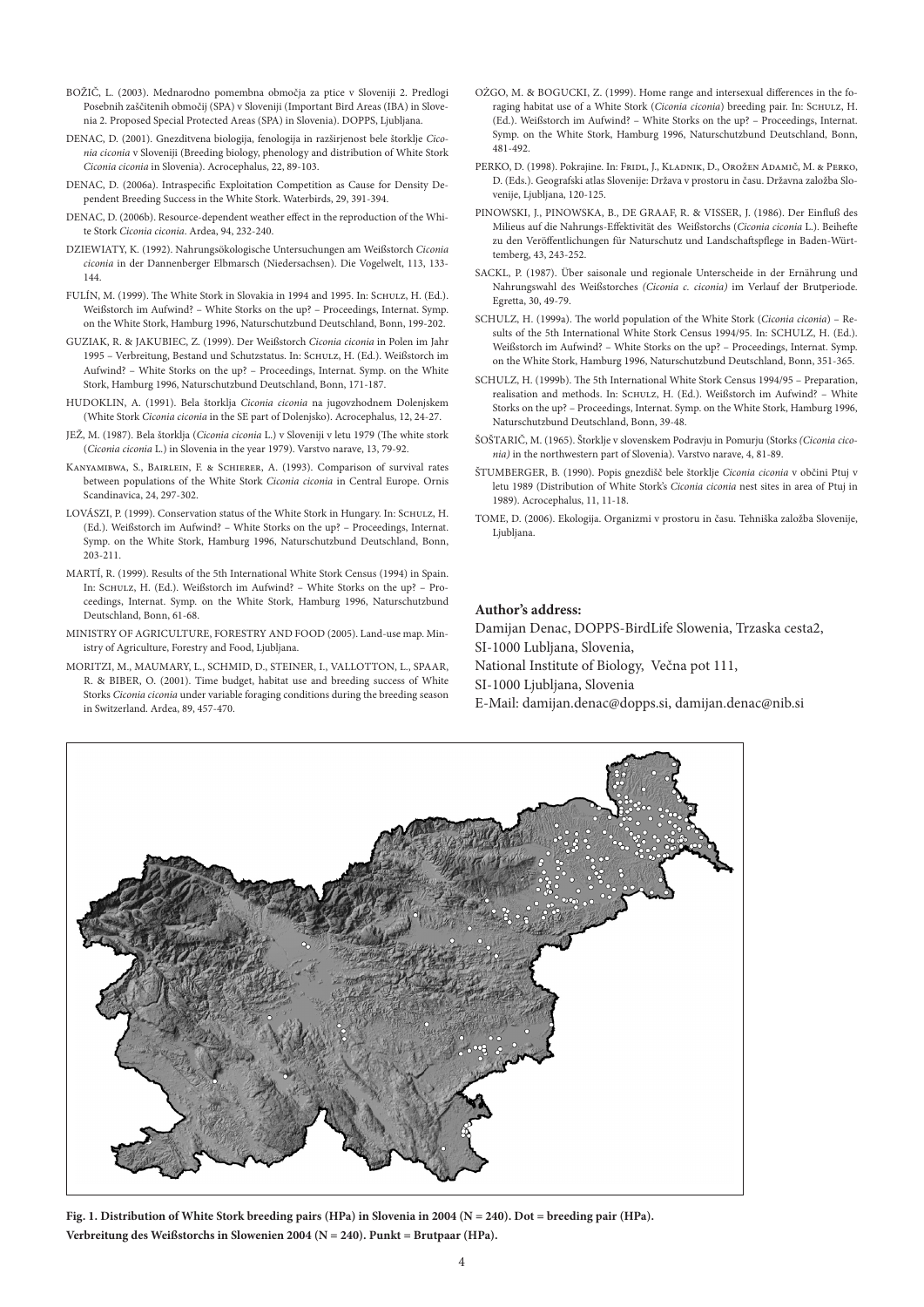**Tab. 1. White Stork population parameters in Slovenia between 1999 and 2005.**

| Populationsparameter des Weißstorchs in Slowenien zwischen 1999 |  |  |
|-----------------------------------------------------------------|--|--|
| und 2005.                                                       |  |  |

| Year | <b>HPa</b> | <b>HPm</b> | <b>HPo</b> | %HPo | <b>HPx</b>     | <b>HB</b> | <b>StD</b> | <b>StDBiol</b> |
|------|------------|------------|------------|------|----------------|-----------|------------|----------------|
| 1999 | 203        | 151        | 50         | 24,6 | $\overline{2}$ | 19        | 1,00       | 3,68           |
| 2000 | 197        | 168        | 19         | 9,6  | 10             | 15        | 0, 97      | 3,57           |
| 2001 | 206        | 154        | 44         | 21,4 | 8              | 16        | 1,01       | 3,73           |
| 2002 | 199        | 153        | 38         | 19,1 | 8              | 21        | 0,98       | 3,61           |
| 2003 | 203        | 162        | 29         | 14,3 | 12             | 21        | 1,00       | 3,68           |
| 2004 | 240        | 206        | 33         | 13,8 |                | 14        | 1,18       | 4,35           |
| 2005 | 192        | 127        | 64         | 33,3 |                | 48        | 0.94       | 3,48           |

**Tab. 2. Breeding performance of the Slovenian White Stork population between 1999 and 2005. Standard deviation is given for the productivity (JZa ± SD) and mean fledged brood size (JZm ± SD).**

**Bruterfolg der slowenischen Weißstorchpopulation zwischen 1999 und 2005. Die Standartabweichung ist angegeben für den Gesamtbruterfolg (JZa ± SD) und den Teilbruterfolg (JZm ± SD).** 

| Year | <b>JZG</b> | JZa             | <b>JZm</b>      |
|------|------------|-----------------|-----------------|
| 1999 | 363        | $1,81 \pm 1,33$ | $2,40 \pm 0.95$ |
| 2000 | 451        | $2,41 \pm 1,10$ | $2,68 \pm 0.78$ |
| 2001 | 397        | $2,01 \pm 1,34$ | $2,58 \pm 0.91$ |
| 2002 | 417        | $2.18 \pm 1.35$ | $2,73 \pm 0.88$ |
| 2003 | 458        | $2,40 \pm 1,30$ | $2,83 \pm 0,88$ |
| 2004 | 534        | $2,23 \pm 1,27$ | $2,59 \pm 0.97$ |
| 2005 | 284        | $1,49 \pm 1,30$ | $2,24 \pm 0,93$ |



**Fig. 2. Population dynamics of White Stork in Slovenia (1965, 1979 and 1984: after ŠOŠTARIČ (1965), JEŽ (1987) and SCHULZ (1999a), respectively).**

**Bestandsentwicklung des Weißstorchs in Slowenien (1965, 1979 und 1984: nach ŠOŠTARIČ (1965), JEŽ (1987) and SCHULZ (1999a)).**



**Fig. 3. Expansion of the breeding range of White Stork in Slovenia between 1965 and 2004 (1965 and 1979: after ŠOŠTARIČ (1965) and JEŽ (1987), respectively). Grey cell = minimally one breeding pair (HPa) within the cell's borders. Grid cell = 10×10 km. Erweiterung der Brutverbreitung des Weißstorchs in Slowenien zwischen 1965 und 2004 (1965 und 1979: nach ŠOŠTARIČ (1965) und JEŽ (1987)). Graue Rasterzelle = mindestens ein Brutpaar (HPa) innerhalb der Zellengrenze. Größe der Rasterzellen = 10×10 km.**